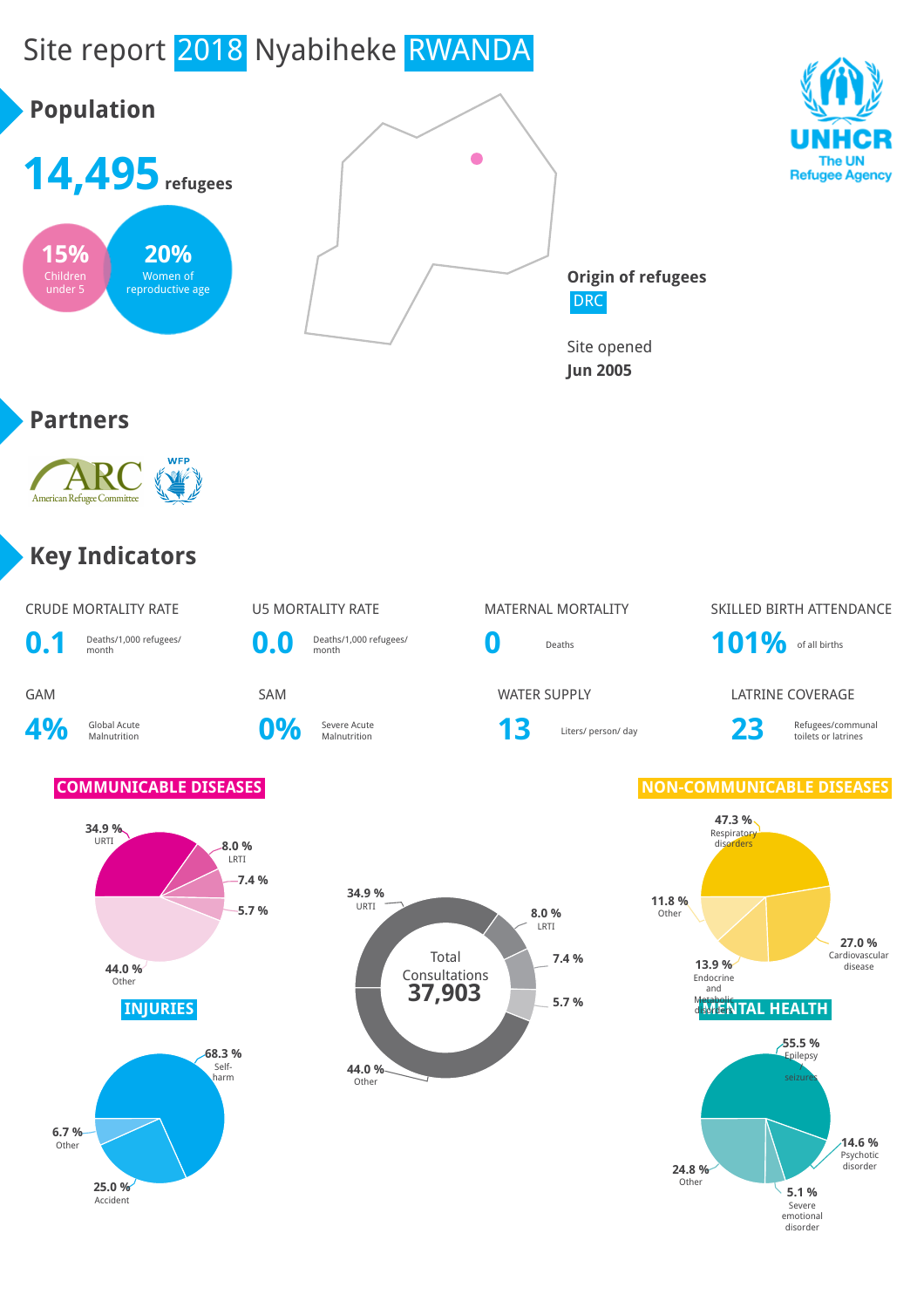#### **Public Health**

| <b>HEALTH STAFFING</b>                                      | <b>INDICATOR</b> | <b>STANDARD</b> |           | <b>MORBIDITY</b>                                 | <b>INDICATOR</b> | <b>STANDARD</b> |   |                       |
|-------------------------------------------------------------|------------------|-----------------|-----------|--------------------------------------------------|------------------|-----------------|---|-----------------------|
| Number of medical doctors                                   |                  | 1: 50,000       | ◉         | Incidence of malaria among children under        | 7                |                 |   |                       |
| Number of qualified nurses                                  | 11               | $1:$ < 10,000   | ◎         | Incidence of watery diarrhoea among              | 29               |                 |   |                       |
| Number of community health workers                          | 24               | 1: 1,000        | ◙         | children under 5                                 |                  |                 |   |                       |
| <b>ACCESS AND UTILIZATION</b>                               | <b>INDICATOR</b> | <b>STANDARD</b> |           | Incidence of pneumonia among children<br>under 5 | 41               |                 |   |                       |
| Consultations per trained clinician per day                 | 49               | < 50            | ◙         | Incidence of pneumonia among over 5              | 17               |                 |   |                       |
| Health utilisation rate (new visits / refugee /             | 2.5              | $1 - 4$         | ◙         | Tuberculosis success rate                        | 100%             | < 90%           | Ø |                       |
| year)<br>Proportion of host population consultations        | 2%               |                 |           | Were any MDR/X-TB cases diagnosed among<br>PoCs? | <b>No</b>        | <b>No</b>       | ఴ |                       |
| <b>MORTALITY</b>                                            | <b>INDICATOR</b> | <b>STANDARD</b> |           | <b>VACCINATION</b>                               | <b>INDICATOR</b> | <b>STANDARD</b> |   |                       |
| <b>Crude Mortality Rate</b><br>(CMR) (/1000/month)          | 0.1              | < 0.75          | Ø         | Full vaccination coverage                        | 3%               | < 95%           |   | Ø                     |
| <b>Under-five Mortality Rate</b><br>(U5MR) (/1000/month)    | 0.0              | $< 1.5$         | $\bullet$ | Measles vaccination coverage                     | 99%              | < 95%           |   | $\boldsymbol{\Omega}$ |
| <b>Infant Mortality Rate</b><br>(IMR) (/1000 livebirths)    | 0.0              | < 30            | $\bullet$ | Source of vaccination data                       | <b>HIS</b>       |                 |   |                       |
| <b>Neonatal Mortality Rate</b><br>(NNMR) (/1000 livebirths) | $\mathbf 0$      | < 20            | $\bullet$ | IN-PATIENT DEPARTMENT (IPD)                      | <b>INDICATOR</b> | <b>STANDARD</b> |   |                       |
| <b>OUTBREAK ALERT AND RESPONSE</b>                          | <b>INDICATOR</b> | <b>STANDARD</b> |           | Average length of stay (days)                    | 4.1              |                 |   |                       |
| Proportion of outbreaks investigated within 48<br>hours     | 100%             | 100%            | Ø         | Case fatality rate                               | 0.0              |                 |   |                       |
| Number of outbreaks reported                                | 3                |                 |           | Hospitalisation rate                             | 21.4             | $50 - 150$      |   | €                     |

## **Reproductive Health**

| <b>ANTENATAL CARE</b>                                                                     | <b>INDICATOR</b> | <b>STANDARD</b> |              | <b>FAMILY PLANNING</b>                                                      | <b>INDICATOR</b> | <b>STANDARD</b> |                       |
|-------------------------------------------------------------------------------------------|------------------|-----------------|--------------|-----------------------------------------------------------------------------|------------------|-----------------|-----------------------|
| Antenatal care coverage                                                                   | 56%              | > 90%           | Ω            | Contraceptive prevalence rate                                               | 63%              | $\geq 30\%$     |                       |
| Coverage of antenatal tetanus vaccination                                                 | 98%              | >95%            |              | Source of contraceptive prevalence data                                     | <b>HIS</b>       |                 |                       |
| <b>DELIVERY CARE</b>                                                                      | <b>INDICATOR</b> | <b>STANDARD</b> |              | SEXUAL AND GENDER-BASED VIOLENCE (SGBV)                                     | <b>INDICATOR</b> | <b>STANDARD</b> |                       |
| Proportion of births attended by skilled<br>personnel                                     | 101%             | $\geq 90\%$     | $\checkmark$ | Total number of reported rapes                                              | 54               |                 |                       |
| Proportion of births conducted by caesarean<br>section                                    | 10%              | $5 - 15%$       |              | Proportion of eligible rape survivors provided<br>with PEP within 72 hours  | 63%              | 100%            | ೞ                     |
| Proportion of newborn infants with low birth<br>weight (<2500 gs) (weighed within 72 hrs) | 3%               | < 15%           |              | Proportion of eligible rape survivors provided<br>with ECP within 120 hours | 42%              | 100%            | $\boldsymbol{\Omega}$ |
| Proportion of teenage pregnancies                                                         | 4%               |                 |              | SEXUALLY TRANSMITTED INFECTIONS (STIS)                                      | <b>INDICATOR</b> | <b>STANDARD</b> |                       |
| Still birth rate (/ 1000 total births / month)                                            | $\overline{2}$   |                 |              | Number of genital ulcer diseases                                            | 36               |                 |                       |
| Number of maternal deaths                                                                 | $\mathbf{0}$     |                 |              | Number of Pelvic Inflammatory diseases                                      | 87               |                 |                       |
| Proportion of maternal deaths investigated<br>within 48 hours                             |                  | 100%            |              |                                                                             |                  |                 |                       |